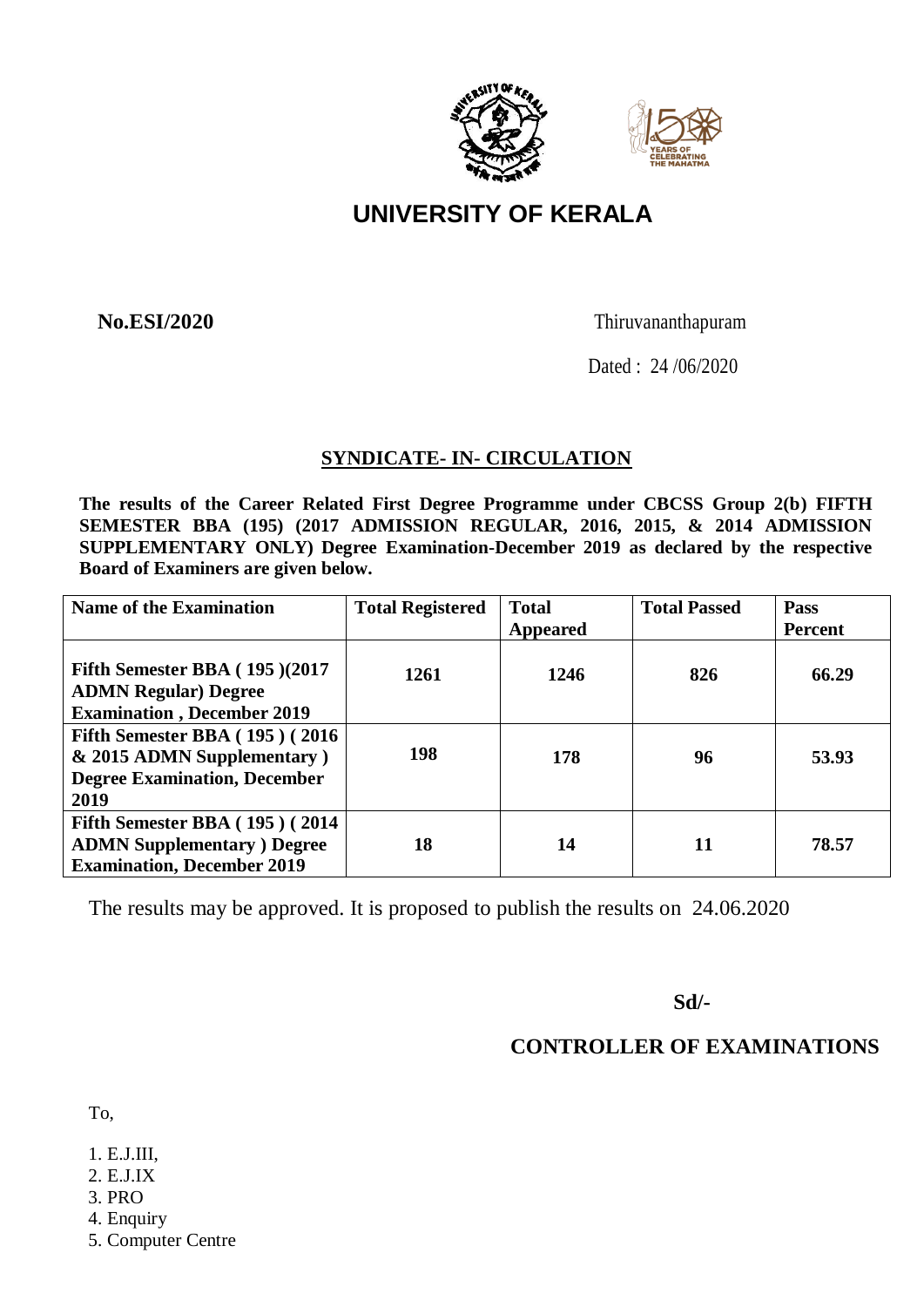

# **NOTIFICATION**

**1. The following is the provisional list of Register Numbers of the successful Candidates at the Career Related First Degree Programme under CBCSS Group 2(b)FIFTH SEMESTER BBA (195) (2017 ADMISSION REGULAR, 2016 ,2015 & 2014 ADMN SUPPLEMENTARY ONLY) Degree Examination December 2019 as declared by the Board of Examiners.**

**2. For the successful completion of a Semester, a student has to score a minimum SCPA of 4.00 (E grade). A minimum of 40% marks (E Grade) is required for passing a course with a separate minimum of 40 %( E Grade) for Continuous Evaluation and End Semester Evaluation.**

**3.** From 2015 Admission onwards, a student has to score a minimum of 35% **mark each for ESE & CE for a course pass. However, 40% in aggregate (CE+ESE) is required for a semester pass.**

**4. The last date for revaluation and scrutiny is 06-07-2020. Candidates should make use of draft mark list available in the University website for applying for revaluation. Application for revaluation should be submitted through online mode only.**

 **Sd/- Controller of Examinations**

University Buildings

Thiruvananthapuram Dated:24/06/2020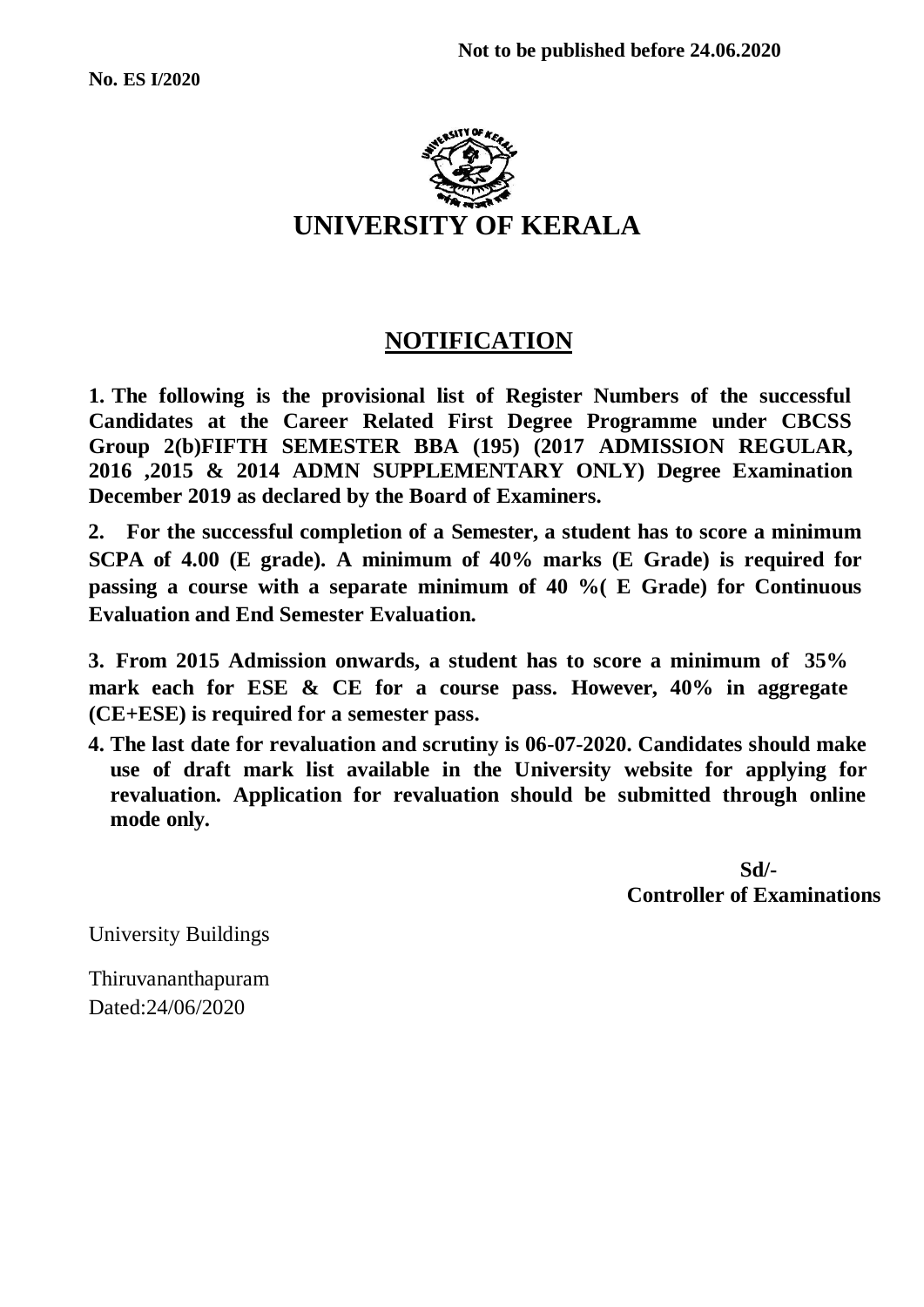#### **Don Bosco College, Kottiyam, Kollam**

#### **BBA - (195)**

All Pass (Semester scores given in brackets) 17151001(4.61 E) 002(5.76 D) 003(6.20 C) 004(5.10 D) 005(6.04 C) 006(7.52 B) 007(6.50 C) 009(4.69 E) 011(4.62 E) 012(7.32 B) 013(5.03 D) 014(5.09 D) 015(4.53 E) 017(5.44 D) 018(4.68 E)<br>020(7.62 B) 021(5.87 D) 025(5.88 D) 027(5.43 D) 028(6.11 C) 021(5.87 D) 025(5.88 D) 027(5.43 D) 028(6.11 C) 030(5.54 D) 031(6.39 C) 032(4.22 E) 033(5.30 D) 034(5.96 D) 035(7.03 B) 036(4.71 E) 16151028(4.69 E) 15151008(4.97 E) 013(5.44 D) 016(4.30 E) Passed in Parts (Subject codes given in brackets) 17151008(24) 010(1234) 016(2345) 019(12345) 022(134) 023(34) 024(2345) 029(234) 16151016(4) 036(4)

**College Code : 152**

## **KTCT College of Arts & Science, Kallambalam, Thiruvananthapuram**

#### **BBA - (195)**

All Pass (Semester scores given in brackets)

| 17152003(5.16 D)                                  | 004(5.38 D) | 007(4.91 E) | 008(5.29 D) | 009(6.17 C)   |
|---------------------------------------------------|-------------|-------------|-------------|---------------|
| 012(5.38 D)                                       | 016(6.68)   | 017(4.60 E) | 018(5.59 D) | 021(6.12 C)   |
| 031(7.46 B)                                       | 033(6.14 C) | 034(6.63 C) | 036(6.66 C) | 037(7.61 B)   |
| 16152005(6.17 C)                                  | 010(5.40 D) | 023(5.24 D) | 024(5.44 D) |               |
| Passed in Parts (Subject codes given in brackets) |             |             |             |               |
| 17152002(2)                                       | 005(345)    | 006(1345)   | 010(2345)   | 011(2345)     |
| 014(2345)                                         | 015(24)     | 019(34)     | 022(34)     | 023(345)      |
| 027(1345)                                         | 029(345)    | 032(1345)   | 035(4)      | 16152029(245) |
| 14152003(2)                                       |             |             |             |               |

#### **College Code : 153**

## **KNM College of Arts & Science, Kanjiramkulam, Thiruvananthapuram**

| <b>BBA - (195)</b> |  |  |
|--------------------|--|--|
|--------------------|--|--|

| All Pass (Semester scores given in brackets)      |             |             |             |             |
|---------------------------------------------------|-------------|-------------|-------------|-------------|
| 17153001(6.46 C)                                  | 002(5.97 D) | 003(6.58 C) | 005(7.64 B) | 006(6.03 C) |
| 008(6.68)                                         | 009(5.68 D) | 010(5.20 D) | 012(6.92 C) | 014(7.62 B) |
| $015(4.93 \text{ E})$                             | 017(5.48 D) | 018(7.94 B) | 019(5.66 D) | 020(7.34 B) |
| 021(5.50 D)                                       | 022(5.76 D) | 024(5.90 D) |             |             |
| Passed in Parts (Subject codes given in brackets) |             |             |             |             |
| 17153004(124)                                     | 007(1234)   | 023(34)     | 025(123)    | 027(1234)   |
|                                                   |             |             |             |             |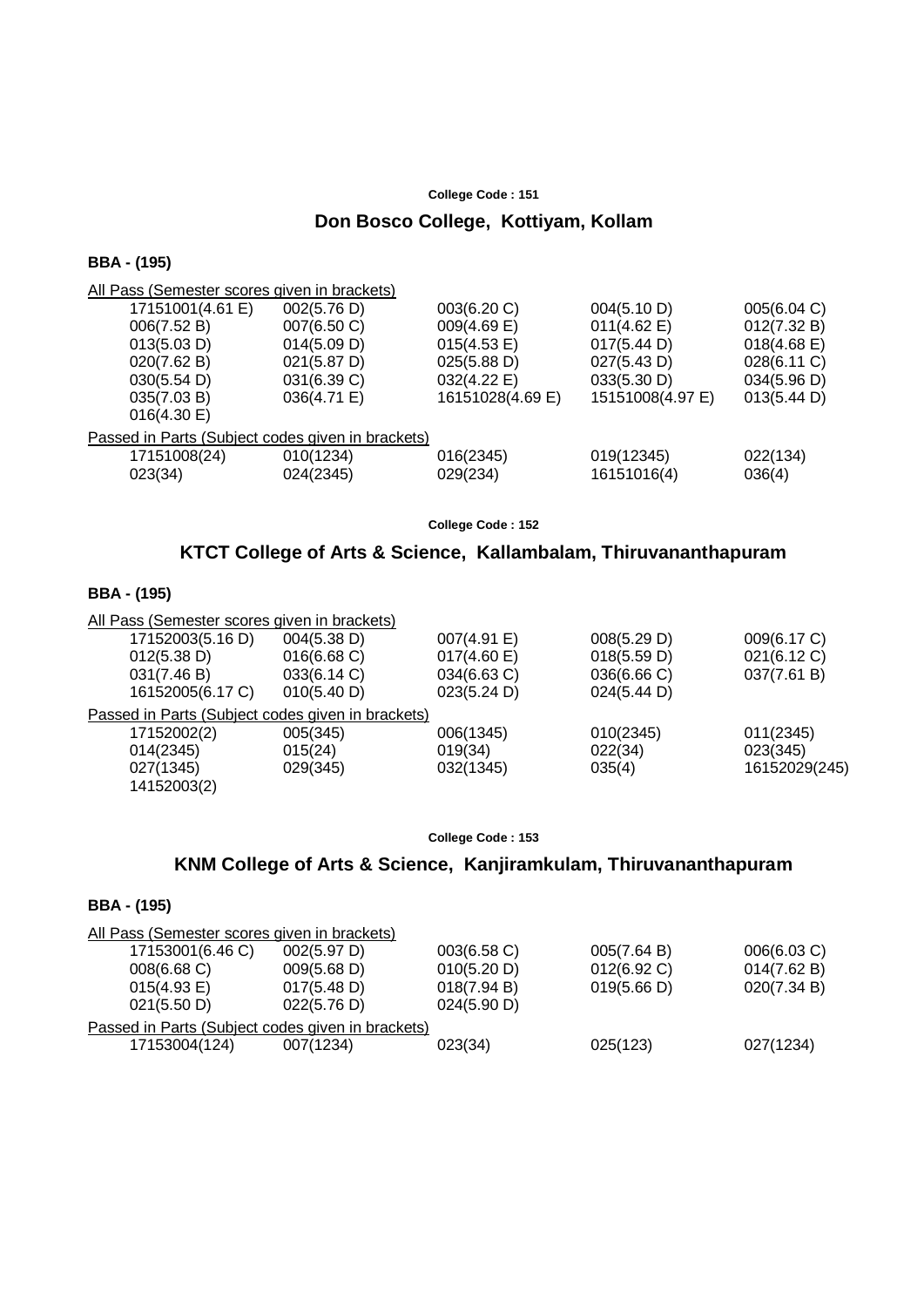# **KICMA College of Arts & Science, Neyyar Dam, Thiruvananthapuram**

## **BBA - (195)**

| All Pass (Semester scores given in brackets)      |              |             |                  |             |
|---------------------------------------------------|--------------|-------------|------------------|-------------|
| 17154001(5.68 D)                                  | 004(5.49 D)  | 005(6.21 C) | 008(6.33 C)      | 009(5.23 D) |
| $012(6.30)$ C)                                    | 015(7.09 B)  | 017(6.86 C) | 019(6.61 C)      | 020(6.54 C) |
| 023(6.96)                                         | 025(5.89 D)  | 031(6.48)   | 14154002(5.94 D) |             |
| Passed in Parts (Subject codes given in brackets) |              |             |                  |             |
| 17154002(2345)                                    | 003(135)     | 010(3)      | 013(3)           | 016(35)     |
| 018(1345)                                         | 021(1345)    | 026(1235)   | 028(5)           | 029(2345)   |
| 030(45)                                           | 16154010(25) | 017(35)     |                  |             |

#### **College Code : 160**

## **Mater Dei CMI College , Enath, Kollam**

#### **BBA - (195)**

| All Pass (Semester scores given in brackets)      |                  |                         |                           |
|---------------------------------------------------|------------------|-------------------------|---------------------------|
| $005(6.91)$ C)                                    |                  |                         | 020(4.83 E)               |
| 023(4.96)                                         | 16160003(4.99 E) |                         |                           |
| Passed in Parts (Subject codes given in brackets) |                  |                         |                           |
| 015(4)                                            |                  |                         | 018(1345)                 |
| 16160008(3)                                       | 15160005(2)      |                         |                           |
|                                                   |                  | 006(6.14 C)<br>016(345) | $014(6.63)$ C)<br>017(34) |

#### **College Code : 166**

## **MGM College of Arts and Science, Kaniyapuram, Thiruvananthapuram**

#### **BBA - (195)**

| All Pass (Semester scores given in brackets)      |             |             |             |             |
|---------------------------------------------------|-------------|-------------|-------------|-------------|
| 17166002(5.14 D)                                  | 003(5.80 D) | 005(5.02 D) | 007(4.74 E) | 012(6.44 C) |
| $014(4.91)$ E)                                    | 016(5.46 D) | 022(6.08 C) |             |             |
| Passed in Parts (Subject codes given in brackets) |             |             |             |             |
| 17166001(45)                                      | 004(345)    | 006(345)    | 009(4)      | 013(125)    |
| 015(345)                                          | 019(4)      | 020(45)     | 021(5)      | 023(345)    |
|                                                   |             |             |             |             |

#### **College Code : 169**

## **KVM College of Arts and Science College, Cherthala, Alappuzha**

| 17169001(8.11 A)<br>002(7.18 B) | 003(5.44 D) | 004(5.28 D)                                  | 005(6.27 C) |
|---------------------------------|-------------|----------------------------------------------|-------------|
| 007(6.79 C)                     | 008(8.16 A) | 009(5.53 D)                                  | 011(5.70 D) |
| 013(6.30)                       | 014(7.11 B) | 015(7.47 B)                                  | 016(7.06 B) |
| 019(5.42 D)                     | 020(5.60 D) | 021(7.12 B)                                  | 022(7.10 B) |
| 024(6.94 C)                     | 025(6.52 C) | 026(6.69 C)                                  | 027(6.53 C) |
| 029(6.32 C)                     | 030(6.44 C) | 031(4.50 E)                                  | 033(5.62 D) |
| 16169017(5.14 D)                |             |                                              |             |
|                                 |             | All Pass (Semester scores given in brackets) |             |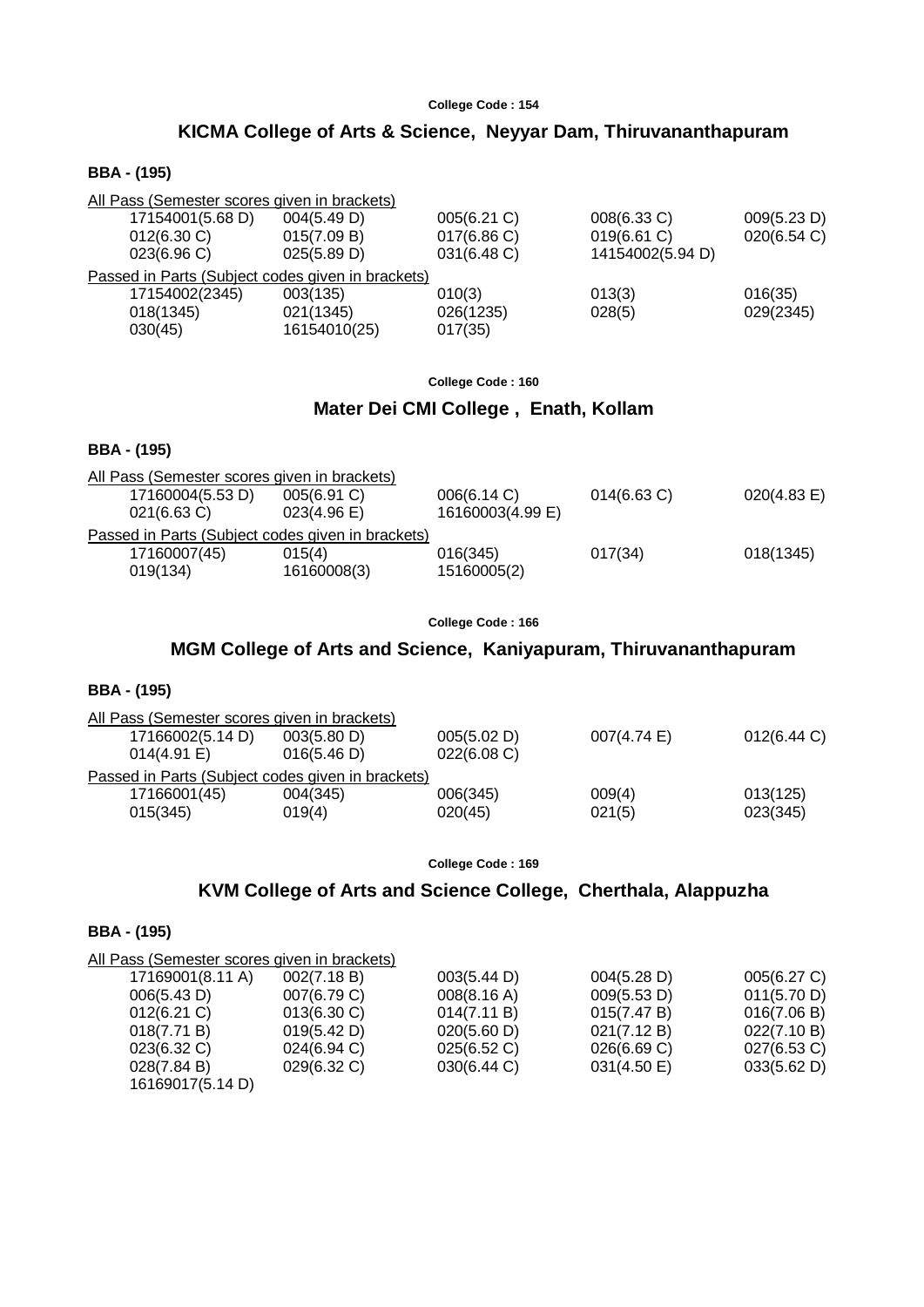# **Kerala Institute of Tourism and Travel Studies, Thiruvananthapuram, Thiruvananthapuram**

## **BBA - (195)**

| All Pass (Semester scores given in brackets)      |                       |                       |             |             |
|---------------------------------------------------|-----------------------|-----------------------|-------------|-------------|
| 17453001(5.31 D)                                  | 002(5.12 D)           | 003(5.22 D)           | 004(5.07 D) | 005(8.08 A) |
| 006(5.86 D)                                       | 007(6.09 C)           | 008(6.31 C)           | 009(6.14 C) | 010(5.24 D) |
| 014(5.21 D)                                       | 018(5.22 D)           | 019(5.59 D)           | 020(5.20 D) | 021(5.07 D) |
| 022(7.23 B)                                       | $025(6.41)$ C)        | $026(4.46 \text{ E})$ | 027(7.09 B) | 028(4.97 E) |
| 030(5.60 D)                                       | 031(5.06 D)           | 032(5.31 D)           | 033(4.04 E) | 034(7.79 B) |
| 035(4.91 E)                                       | 036(6.44 C)           | $037(4.64 \text{ E})$ | 038(4.40 E) | 039(4.94 E) |
| $040(4.98)$ E)                                    | $041(4.68 \text{ E})$ | 042(4.69 E)           | 043(4.86 E) | 045(5.56 D) |
| 046(6.02 C)                                       | 048(7.88 B)           | 049(4.31 E)           | 050(4.97 E) | 052(8.24 A) |
| 054(5.80 D)                                       | 055(7.21 B)           | 056(4.77 E)           | 058(4.73 E) | 059(7.66 B) |
| $060(4.69)$ E)                                    |                       |                       |             |             |
| Passed in Parts (Subject codes given in brackets) |                       |                       |             |             |
| 17453012(1345)                                    | 015(1345)             | 016(145)              | 017(2345)   | 023(1345)   |
| 029(1345)                                         | 051(1345)             | 057(35)               |             |             |
|                                                   |                       |                       |             |             |

**College Code : 800**

# **A.J College of Science and Technology, Thonnakkal, Thiruvananthapuram**

## **BBA - (195)**

| All Pass (Semester scores given in brackets)      |                  |                |             |                       |
|---------------------------------------------------|------------------|----------------|-------------|-----------------------|
| 17800001(7.34 B)                                  | 003(7.03 B)      | 004(5.10 D)    | 008(6.26 C) | 010(6.09 C)           |
| 011(7.04 B)                                       | 012(7.09 B)      | $013(6.23)$ C) | 014(6.24)   | $015(4.64 \text{ E})$ |
| 017(6.96 C)                                       | 018(7.43 B)      | 019(5.98 D)    | 023(5.37 D) | 024(5.27 D)           |
| 030(7.02 B)                                       | 032(6.01 C)      | 033(6.70 C)    | 034(6.06 C) | 037(6.97 C)           |
| 038(6.32 C)<br>031(4.47 E)                        | 16800008(4.48 E) | $020(4.59)$ E) | 024(4.86)   | $028(4.02 \text{ E})$ |
| Passed in Parts (Subject codes given in brackets) |                  |                |             |                       |
| 17800005(124)                                     | 006(24)          | 009(2345)      | 021(234)    | 022(1234)             |
| 025(134)                                          | 039(2345)        | 16800009(25)   | 018(5)      | 019(5)                |
| 027(2)                                            |                  |                |             |                       |

## **College Code : 801**

# **C.H.M.M College of Advanced Studies, Chavarkode, Thiruvananthapuram**

| All Pass (Semester scores given in brackets)      |                  |             |             |             |
|---------------------------------------------------|------------------|-------------|-------------|-------------|
| 17801001(5.31 D)                                  | 008(5.41 D)      | 011(5.57 D) | 012(7.21 B) | 013(6.56)   |
| 016(5.77 D)                                       | 017(5.12 D)      | 018(5.54 D) | 019(6.21)   | 022(6.04 C) |
| 026(6.28)                                         | $029(6.37)$ C)   | 030(6.28)   | 031(5.40 D) | 032(4.88 E) |
| 033(7.51 B)                                       | 034(6.39 C)      | 035(7.44 B) | 036(5.43 D) | 037(6.90 C) |
| 038(5.43 D)                                       | 15801007(5.09 D) |             |             |             |
| Passed in Parts (Subject codes given in brackets) |                  |             |             |             |
| 17801002(1)                                       | 003(1245)        | 005(1245)   | 006(125)    | 007(4)      |
| 009(245)                                          | 014(4)           | 021(1245)   | 023(24)     | 025(14)     |
| 16801002(5)                                       | 014(45)          |             |             |             |
|                                                   |                  |             |             |             |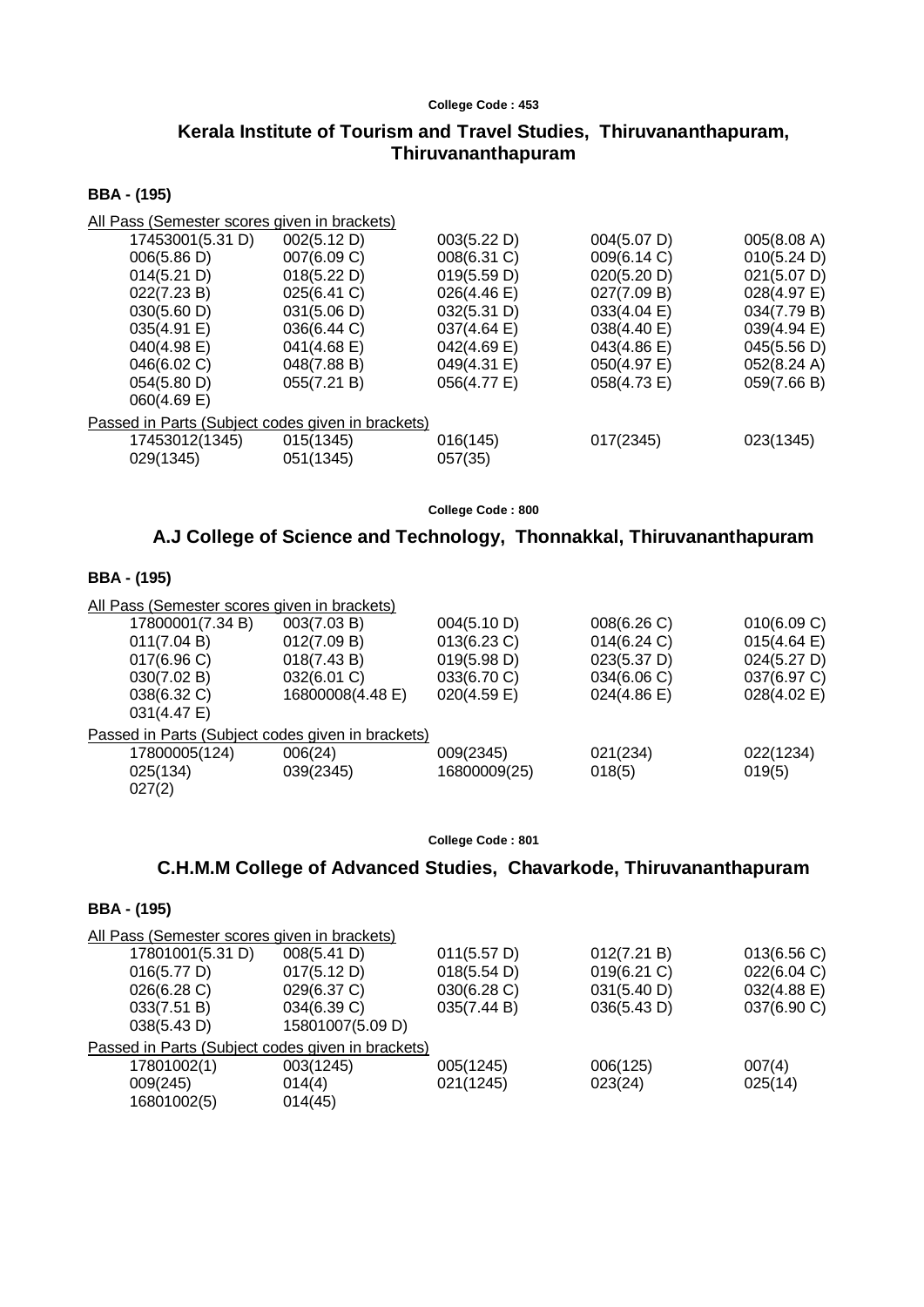# **College of Applied Sciences, Adoor, Pathanamthitta**

## **BBA - (195)**

| 002(5.92 D)    | 003(4.92 E) | 004(5.26 D)                                                                                       | 005(6.51 C) |
|----------------|-------------|---------------------------------------------------------------------------------------------------|-------------|
| 007(6.43 C)    | 008(7.29 B) | 009(6.54 C)                                                                                       | 010(6.79 C) |
| 013(5.82 D)    | 015(6.30 C) | 016(6.70 C)                                                                                       | 018(5.12 D) |
| $021(6.38)$ C) | 022(5.92 D) | 023(7.96 B)                                                                                       | 024(6.84 C) |
| 026(5.66 D)    | 027(5.80 D) | 028(5.13 D)                                                                                       | 029(7.41 B) |
| 032(5.17 D)    | 033(6.67 C) | 034(5.76 D)                                                                                       | 037(6.68 C) |
| 039(6.04 C)    | 040(6.69 C) | 041(5.38 D)                                                                                       | 042(5.67 D) |
| 023(6.04 C)    | 030(5.80 D) | 033(5.26 D)                                                                                       | 034(4.79 E) |
|                |             |                                                                                                   |             |
| 014(1345)      | 017(34)     | 031(1245)                                                                                         | 035(245)    |
|                |             | All Pass (Semester scores given in brackets)<br>Passed in Parts (Subject codes given in brackets) |             |

**College Code : 803**

# **College of Applied Sciences, Mavelikkara, Alappuzha**

## **BBA - (195)**

| All Pass (Semester scores given in brackets)      |             |                |             |             |
|---------------------------------------------------|-------------|----------------|-------------|-------------|
| 17803001(5.91 D)                                  | 002(7.07 B) | 003(7.36 B)    | 004(6.12 C) | 006(6.92 C) |
| 008(7.81 B)                                       | 010(8.49 A) | $011(6.93)$ C) | 012(6.29 C) | 013(7.46 B) |
| $015(6.60 \text{ C})$                             | 018(6.46)   | 019(6.50 C)    | 027(6.33 C) | 028(6.84 C) |
| 029(6.99 C)                                       | 033(5.49 D) | 034(6.41 C)    | 035(6.04 C) |             |
| Passed in Parts (Subject codes given in brackets) |             |                |             |             |
| 17803005(345)                                     | 009(1)      | 016(5)         | 017(345)    | 020(34)     |
| 022(135)                                          | 023(234)    | 025(2345)      | 030(2345)   | 032(5)      |
|                                                   |             |                |             |             |

**College Code : 805**

# **K.V.V.S College of Science and Technology, Adoor, Pathanamthitta**

| All Pass (Semester scores given in brackets)      |             |                  |                  |                  |  |
|---------------------------------------------------|-------------|------------------|------------------|------------------|--|
| 17805007(7.33 B)                                  | 008(6.62 C) | 009(5.68 D)      | 017(5.84 D)      | 020(4.94)        |  |
| 023(5.46 D)                                       | 024(5.27 D) | 027(5.03 D)      | 032(6.56)        | 16805009(5.86 D) |  |
| 022(4.60 E)                                       | 024(5.32 D) | 15805027(5.77 D) | 14805001(5.34 D) |                  |  |
| Passed in Parts (Subject codes given in brackets) |             |                  |                  |                  |  |
| 17805001(15)                                      | 002(1245)   | 003(1245)        | 016(1245)        | 019(12)          |  |
| 025(1245)                                         | 026(12)     | 028(1)           | 030(1345)        | 031(1245)        |  |
| 033(12)                                           | 036(145)    | 037(145)         | 038(145)         |                  |  |
|                                                   |             |                  |                  |                  |  |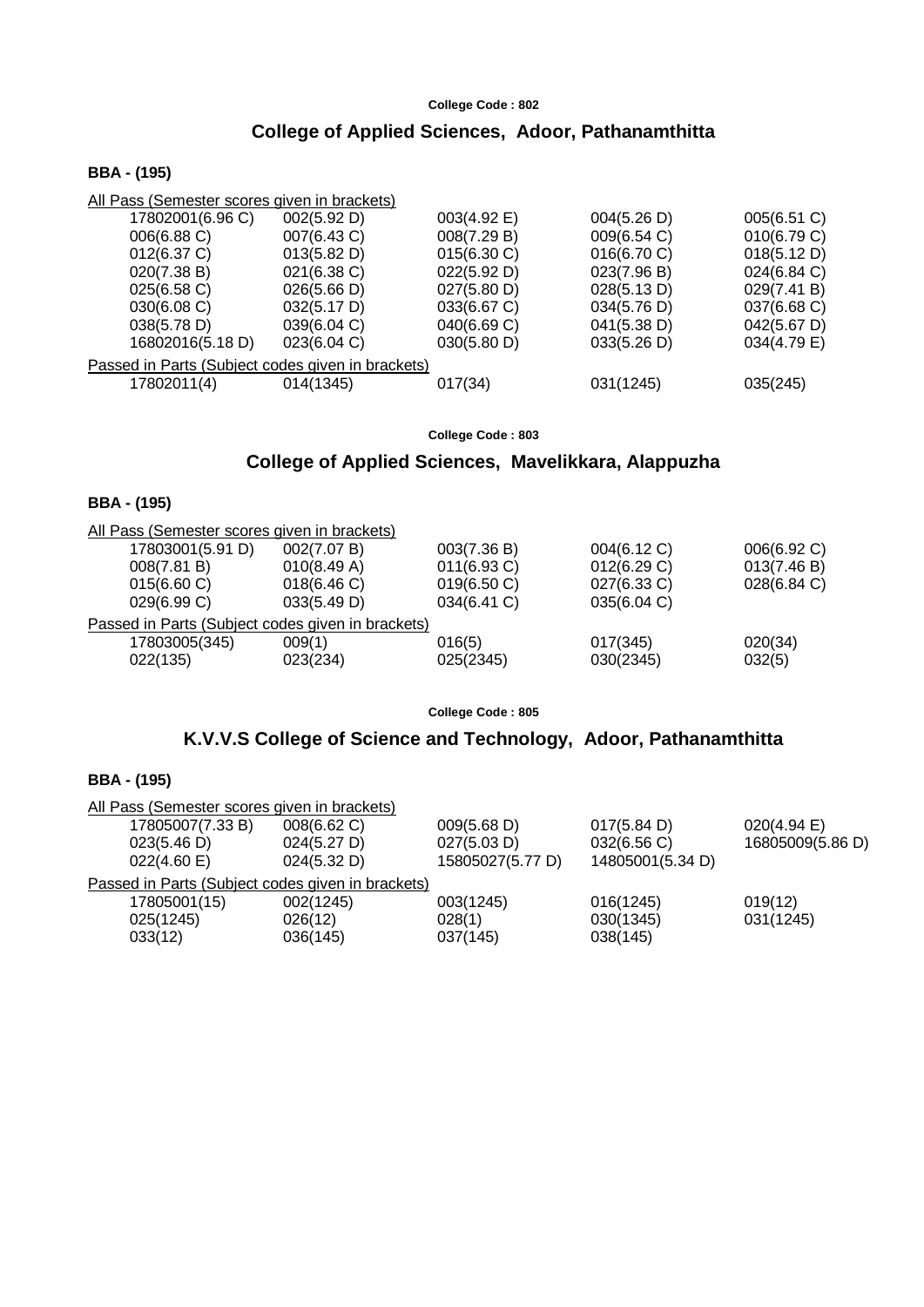# **Marthoma College of Science and Technology, Ayur, Kollam**

## **BBA - (195)**

| All Pass (Semester scores given in brackets)      |                  |                       |             |             |
|---------------------------------------------------|------------------|-----------------------|-------------|-------------|
| 17806001(5.92 D)                                  | 002(5.14 D)      | $003(4.48 \text{ E})$ | 007(5.53 D) | 008(7.92 B) |
| 011(5.70 D)                                       | 012(4.73 E)      | 013(6.80 C)           | 015(7.21 B) | 017(7.73 B) |
| 018(6.76)                                         | 020(6.16)        | $021(4.38)$ E)        | 022(6.40 C) | 024(8.08 A) |
| 025(7.61 B)                                       | $027(4.71)$ E)   | 028(7.33 B)           | 029(5.66 D) | 032(6.62 C) |
| $033(8.47 \text{ A})$                             | $034(4.99)$ E)   | 036(7.39 B)           | 037(5.99 D) | 038(4.82 E) |
| 16806026(5.61 D)                                  | 15806037(4.94 E) |                       |             |             |
| Passed in Parts (Subject codes given in brackets) |                  |                       |             |             |
| 17806004(1235)                                    | 009(1235)        | 030(4)                | 16806035(1) |             |

**College Code : 807**

# **National College, Ambalathara, Thiruvananthapuram**

## **BBA - (195)**

| All Pass (Semester scores given in brackets)      |             |             |                       |                  |
|---------------------------------------------------|-------------|-------------|-----------------------|------------------|
| 17807001(6.40 C)                                  | 004(6.34 C) | 008(7.19 B) | $009(8.41 \text{ A})$ | 010(6.78 C)      |
| 012(7.09 B)                                       | 014(6.82)   | 015(6.22 C) | 017(6.31 C)           | 018(6.49 C)      |
| $019(6.31)$ C)                                    | 021(5.19 D) | 022(7.33 B) | 024(7.13 B)           | 025(6.53 C)      |
| 027(5.49 D)                                       | 029(6.61 C) | 030(5.03 D) | 031(5.78 D)           | 032(6.33 C)      |
| 034(7.50 B)                                       | 035(5.39 D) | 036(5.27 D) | $038(5.87 \text{ D})$ | 16807006(5.88 D) |
| 015(4.87)                                         | 022(5.13 D) | 023(4.91 E) | 031(6.09 C)           | 15807002(4.42 E) |
| Passed in Parts (Subject codes given in brackets) |             |             |                       |                  |
| 17807002(245)                                     | 003(1245)   | 005(124)    | 013(1245)             | 020(24)          |
| 023(1245)                                         | 026(124)    | 037(14)     | 16807008(5)           | 012(5)           |
| 028(5)                                            |             |             |                       |                  |
|                                                   |             |             |                       |                  |

**College Code : 808**

# **Sree Sankara Vidya Peetom College, Kilimanoor, Thiruvananthapuram**

| All Pass (Semester scores given in brackets)      |             |                  |                |                       |
|---------------------------------------------------|-------------|------------------|----------------|-----------------------|
| 17808001(5.04 D)                                  | 003(5.13 D) | 004(6.35 C)      | 006(6.02 C)    | 007(5.97 D)           |
| 008(5.06 D)                                       | 009(5.63 D) | 010(4.26)        | 011(5.27 D)    | $015(4.55 \text{ E})$ |
| $017(6.51)$ C)                                    | 022(4.51)   | 16808001(4.67 E) | $005(4.82)$ E) | $014(4.32)$ E)        |
| Passed in Parts (Subject codes given in brackets) |             |                  |                |                       |
| 17808002(2345)                                    | 012(1345)   | 013(1235)        | 014(1345)      | 016(45)               |
| 018(4)                                            | 019(45)     | 021(4)           | 16808004(1)    | 027(5)                |
|                                                   |             |                  |                |                       |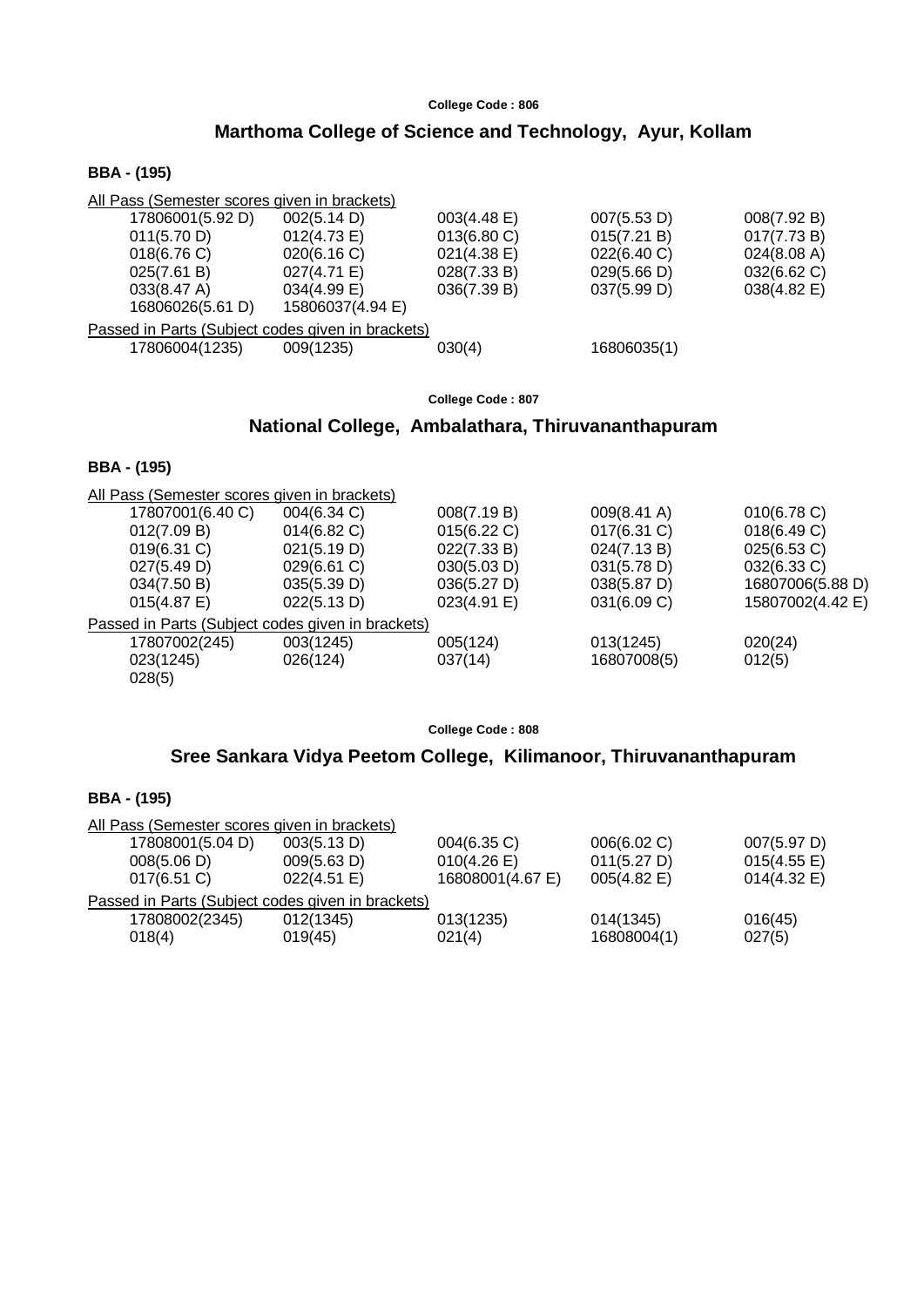# **Sree Vidyadhiraja Arts and Science College, Karunagappally, Kollam**

## **BBA - (195)**

| All Pass (Semester scores given in brackets)      |                       |                       |             |             |
|---------------------------------------------------|-----------------------|-----------------------|-------------|-------------|
| 17809004(6.34 C)                                  | 005(7.83 B)           | 006(6.16 C)           | 007(7.16 B) | 009(4.38 E) |
| 011(6.64)                                         | 014(5.53 D)           | 015(5.66 D)           | 017(7.00 B) | 022(4.77 E) |
| 023(5.50 D)                                       | 025(4.02)             | 029(5.61 D)           | 030(4.84 E) | 031(4.82 E) |
| 032(4.47 E)                                       | 033(6.70 C)           | 037(4.57 E)           | 038(6.40 C) | 041(5.93 D) |
| 042(6.02 C)                                       | 043(7.78 B)           | 044(7.53 B)           | 048(8.21 A) | 049(5.08 D) |
| 051(5.96 D)                                       | $054(8.64 \text{ A})$ | $055(4.54 \text{ E})$ | 057(5.84 D) | 058(4.04 E) |
| 16809001(5.16 D)                                  |                       |                       |             |             |
| Passed in Parts (Subject codes given in brackets) |                       |                       |             |             |
| 17809001(1235)                                    | 002(1)                | 008(1)                | 010(1245)   | 013(1245)   |
| 016(1235)                                         | 019(1245)             | 024(1245)             | 027(1245)   | 034(124)    |
| 036(124)                                          | 039(124)              | 045(35)               | 046(1235)   | 047(12345)  |
| 050(2)                                            | 052(2345)             | 16809008(5)           | 016(5)      |             |
|                                                   |                       |                       |             |             |

**College Code : 812**

# **Naipunya School of Management, Cherthala, Alappuzha**

#### **BBA - (195)**

All Pass (Semester scores given in brackets)

| 17812001(5.27 D)      | 002(5.71 D)                                       | 004(5.88 D)      | 005(7.44 B)      | 006(6.69 C) |
|-----------------------|---------------------------------------------------|------------------|------------------|-------------|
| 007(6.06 C)           | 008(5.72 D)                                       | 009(5.87 D)      | 010(5.56 D)      | 011(5.61 D) |
| 012(6.19 C)           | 014(6.54)                                         | 015(6.41 C)      | 016(6.17 C)      | 017(5.86 D) |
| 018(6.24)             | 019(5.37 D)                                       | 021(5.17 D)      | 022(6.00 C)      | 023(6.22 C) |
| 025(6.47 C)           | 026(7.10 B)                                       | 027(6.51 C)      | 028(5.00 D)      | 029(5.13 D) |
| 031(6.00 C)           | 032(5.06 D)                                       | 033(5.27 D)      | 034(5.19 D)      | 035(5.66 D) |
| 036(5.19 D)           | 037(6.28)                                         | 038(5.91 D)      | 039(6.83 C)      | 040(5.33 D) |
| 041(5.38 D)           | 042(7.60 B)                                       | 043(6.57 C)      | 044(7.07 B)      | 045(7.79 B) |
| 046(7.11 B)           | 047(4.97 E)                                       | 048(5.43 D)      | 049(5.00 D)      | 050(6.80 C) |
| 16812011(4.57 E)      | 029(6.09 C)                                       | 15812023(5.07 D) | 14812003(4.89 E) |             |
|                       | Passed in Parts (Subject codes given in brackets) |                  |                  |             |
| 17812003(1345)        | 024(1345)                                         | 030(1)           | 16812040(245)    |             |
| SUSPECTED MALPRACTICE |                                                   |                  |                  |             |
|                       |                                                   |                  |                  |             |

17812013()

#### **College Code : 814**

# **PMSA Pookoya Thangal Arts and Science College, Kadakkal, Kollam**

| All Pass (Semester scores given in brackets) |             |             |                  |                       |
|----------------------------------------------|-------------|-------------|------------------|-----------------------|
| 17814005(5.69 D)                             | 007(5.56 D) | 010(6.37 C) | 011(6.26)        | 012(5.06 D)           |
| 015(5.08 D)                                  | 016(6.09 C) | 020(6.36)   | 021(5.09 D)      | 025(5.53 D)           |
| 033(6.19 C)                                  | 034(7.06 B) | 035(5.56 D) | 036(5.98 D)      | 16814001(5.58 D)      |
| $005(4.30)$ E)                               | 012(5.06 D) | 016(4.57)   | 020(4.22 E)      | $021(4.52 \text{ E})$ |
| $024(4.39)$ E)                               | 026(5.71 D) | 027(5.03 D) | 15814013(4.69 E) | $017(4.89)$ E)        |
| $035(4.57)$ E)                               |             |             |                  |                       |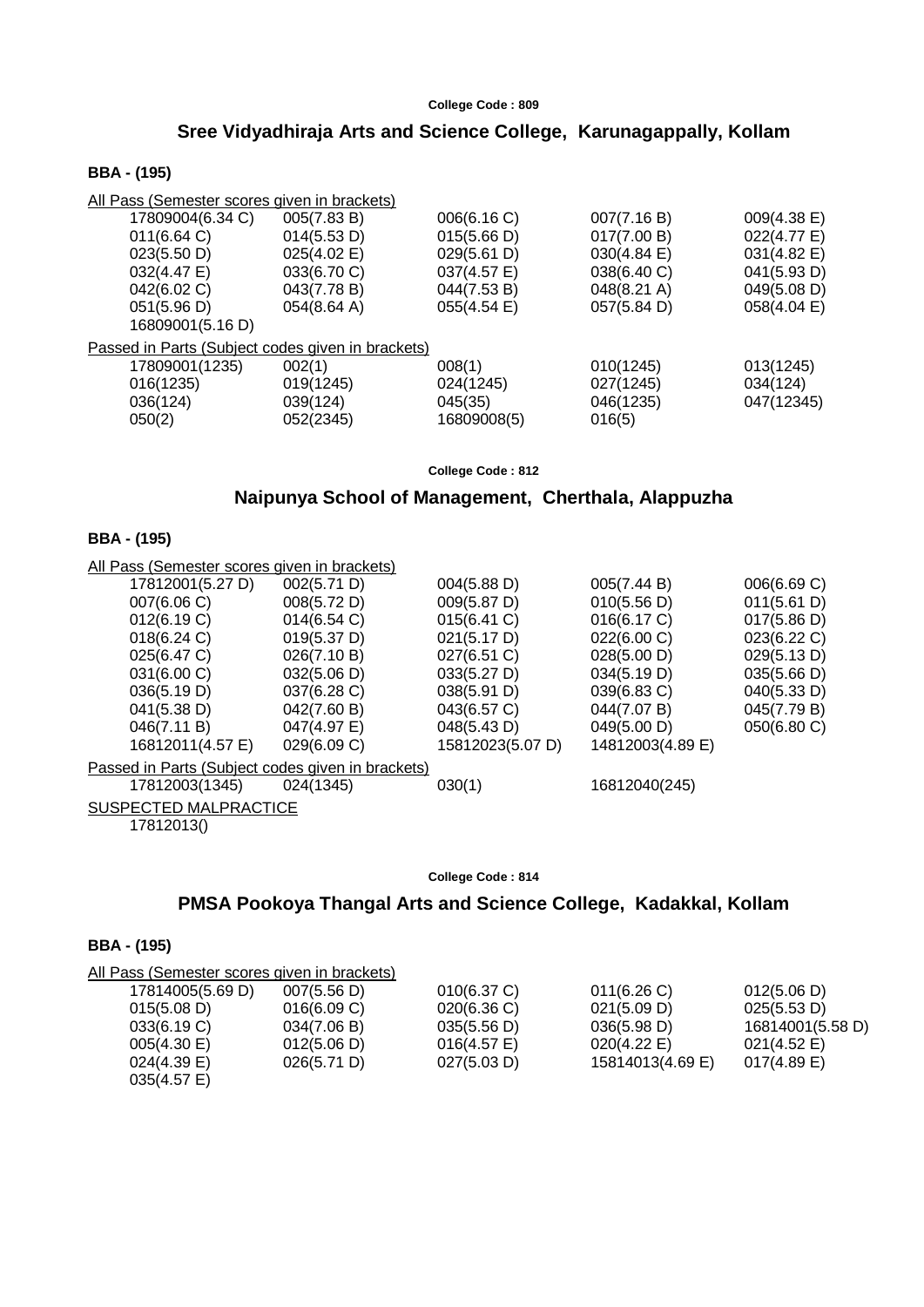| Passed in Parts (Subject codes given in brackets) |          |          |             |           |
|---------------------------------------------------|----------|----------|-------------|-----------|
| 17814001(2345)                                    | 002(4)   | 003(345) | 004(4)      | 006(4)    |
| 013(234)                                          | 017(3)   | 019(345) | 022(34)     | 024(1345) |
| 028(345)                                          | 030(345) | 031(4)   | 16814002(5) | 007(15)   |
| 015(4)                                            | 036(45)  |          |             |           |

# **Sree Narayana Guru Memorial Arts & Science College, Thuravoor, Alappuzha**

## **BBA - (195)**

| All Pass (Semester scores given in brackets)      |                       |             |                  |             |
|---------------------------------------------------|-----------------------|-------------|------------------|-------------|
| 17822002(4.21 E)                                  | 003(5.16 D)           | 008(5.81 D) | 009(6.60 C)      | 010(5.17 D) |
| 015(4.54)                                         | 016(4.90 E)           | 017(7.54 B) | 018(6.48 C)      | 021(7.60 B) |
| 022(6.30 C)                                       | 025(4.92 E)           | 028(4.78 E) | 030(6.90 C)      | 031(5.19 D) |
| 033(5.80 D)                                       | $038(8.43 \text{ A})$ | 039(5.99 D) | 15822004(5.12 D) |             |
| Passed in Parts (Subject codes given in brackets) |                       |             |                  |             |
| 17822001(345)                                     | 005(4)                | 006(245)    | 007(2345)        | 012(145)    |
| 013(1)                                            | 019(1245)             | 020(1245)   | 023(145)         | 026(1235)   |
| 029(124)                                          | 032(1245)             | 034(1235)   | 036(2345)        | 037(4)      |
| 15822037(5)                                       |                       |             |                  |             |
|                                                   |                       |             |                  |             |

**College Code : 825**

# **Christ Nagar College, Maranalloor, Thiruvananthapuram**

#### **BBA - (195)**

| All Pass (Semester scores given in brackets) |             |                                                   |             |
|----------------------------------------------|-------------|---------------------------------------------------|-------------|
| 002(5.86 D)                                  | 003(7.09 B) | 004(7.88 B)                                       | 005(7.03 B) |
| 007(5.63 D)                                  | 008(6.41 C) | 009(5.12 D)                                       | 010(5.78 D) |
| 012(7.32 B)                                  | 013(6.87 C) | 015(6.79 C)                                       | 017(7.69 B) |
| 019(6.24 C)                                  | 020(5.64 D) | 021(6.17 C)                                       | 022(5.59 D) |
| 024(7.52 B)                                  | 025(7.77 B) | 026(6.67 C)                                       | 027(6.71 C) |
| $029(4.69)$ E)                               | 030(5.45 D) | 032(6.88 C)                                       | 033(7.53 B) |
| 036(7.06 B)                                  | 037(6.66 C) | 038(6.54 C)                                       | 039(5.56 D) |
| 042(8.69 A)                                  | 044(4.91 E) | 045(6.39 C)                                       | 046(7.93 B) |
| 048(6.76 C)                                  | 049(5.72 D) | 050(8.01 A)                                       | 052(5.12 D) |
| 054(7.39 B)                                  | 055(6.59 C) | 056(5.01 D)                                       | 057(7.81 B) |
| 059(6.06 C)                                  | 062(6.74 C) | 063(7.77 B)                                       | 064(6.67 C) |
| 066(8.44 A)                                  | 067(6.59 C) | 068(6.60 C)                                       |             |
|                                              |             |                                                   |             |
| 031(24)                                      | 043(1245)   | 060(245)                                          | 16825041(5) |
|                                              |             | Passed in Parts (Subject codes given in brackets) |             |

**College Code : 826**

# **Vigyaan College of Applied Sciences, Kattakada, Thiruvananthapuram**

| All Pass (Semester scores given in brackets) |                |                       |                       |                  |
|----------------------------------------------|----------------|-----------------------|-----------------------|------------------|
| 17826001(4.54 E)                             | 007(7.38 B)    | 008(5.40 D)           | $009(8.61 \text{ A})$ | 011(6.20)        |
| 012(5.34 D)                                  | 019(5.24 D)    | $021(5.47 \text{ D})$ | 16826014(5.24 D)      | 15826022(5.89 D) |
| $037(4.69)$ E)                               | $038(4.89)$ E) | 14826013(5.40 D)      | $024(4.61 \text{ E})$ | 025(5.11 D)      |
| $038(4.66 \text{ E})$                        |                |                       |                       |                  |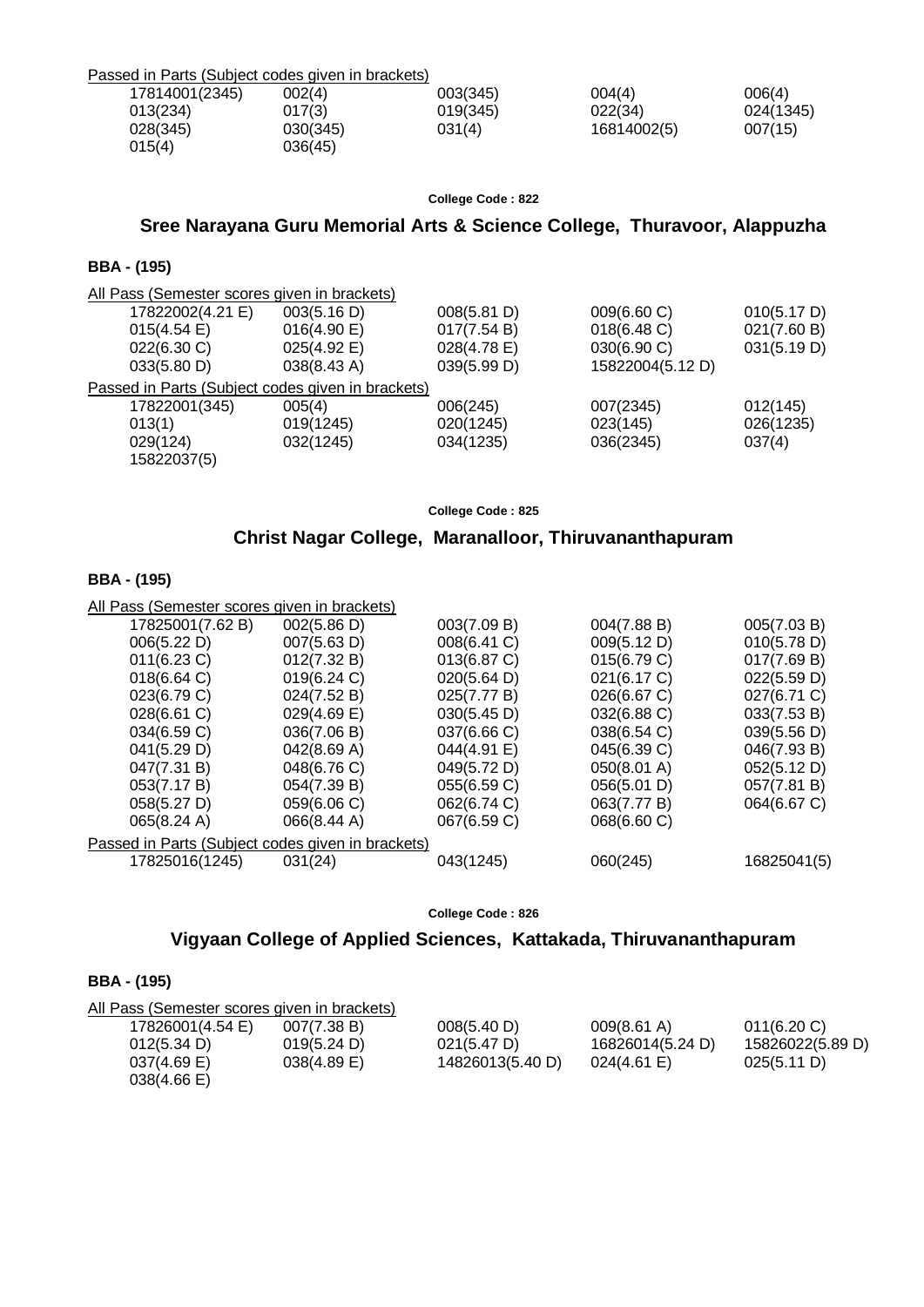| Passed in Parts (Subject codes given in brackets) |          |             |         |             |
|---------------------------------------------------|----------|-------------|---------|-------------|
| 17826003(24)                                      | 004(4)   | 005(245)    | 014(14) | 015(345)    |
| 017(4)                                            | 018(245) | 025(45)     | 026(45) | 16826007(5) |
| 010(25)                                           | 016(15)  | 14826011(2) |         |             |
|                                                   |          |             |         |             |

# **College of Applied Science, Karthikappally, Alappuzha**

## **BBA - (195)**

| All Pass (Semester scores given in brackets)      |             |                  |             |             |
|---------------------------------------------------|-------------|------------------|-------------|-------------|
| 17827002(5.69 D)                                  | 009(6.21 C) | 010(5.18 D)      | 017(7.27 B) | 022(6.71 C) |
| 023(5.94 D)                                       | 024(6.37 C) | 025(6.99 C)      | 027(5.70 D) | 028(6.80 C) |
| 029(5.72 D)                                       | 032(4.69 E) | 035(6.98 C)      | 036(5.07 D) | 037(6.04 C) |
| 038(4.94)                                         | 042(5.08 D) | 043(5.28 D)      | 052(7.28 B) | 054(5.03 D) |
| $059(4.96 \text{ E})$                             | 066(5.53 D) | 16827001(5.39 D) | 006(4.93 E) | 007(5.58 D) |
| $011(4.76 \text{ E})$                             | 017(5.18 D) | 020(5.27 D)      | 030(4.81 E) | 036(4.61)   |
| 038(5.08 D)                                       |             |                  |             |             |
| Passed in Parts (Subject codes given in brackets) |             |                  |             |             |
| 17827001(15)                                      | 005(15)     | 006(1)           | 007(45)     | 008(5)      |
| 015(145)                                          | 018(145)    | 021(135)         | 030(1)      | 031(1235)   |
| 039(35)                                           | 041(25)     | 051(345)         | 053(1245)   | 056(14)     |
| 057(2345)                                         | 063(4)      | 16827004(5)      | 023(14)     |             |
|                                                   |             |                  |             |             |

**College Code : 890**

# **Sree Narayana Guru College of Advanced Studies, Punalur, Kollam**

#### **BBA - (195)**

| All Pass (Semester scores given in brackets)      |                |             |             |           |
|---------------------------------------------------|----------------|-------------|-------------|-----------|
| 17890008(7.07 B)                                  | $014(6.49)$ C) | 018(5.00 D) | 020(5.53 D) |           |
| Passed in Parts (Subject codes given in brackets) |                |             |             |           |
| 17890001(123)                                     | 002(123)       | 003(1)      | 004(1235)   | 005(15)   |
| 009(1345)                                         | 010(135)       | 011(135)    | 012(135)    | 013(1235) |
| 015(1235)                                         | 016(1235)      | 017(1235)   |             |           |
|                                                   |                |             |             |           |

**College Code : 893**

# **Muslim Association College of Arts and Science, Panavoor, Thiruvananthapuram**

| 17893002(5.26 D)      | 005(4.64)   | 006(5.70 D)                                                                                       | 009(5.94 D) | 014(4.53 E) |
|-----------------------|-------------|---------------------------------------------------------------------------------------------------|-------------|-------------|
| 015(5.57 D)           | 017(5.06 D) | 018(5.21 D)                                                                                       | 021(5.40 D) | 022(6.43 C) |
| $027(4.83 \text{ E})$ | 028(7.11 B) | 16893020(4.92 E)                                                                                  |             |             |
|                       |             |                                                                                                   |             |             |
| 17893001(245)         | 003(15)     | 007(245)                                                                                          | 008(15)     | 010(125)    |
| 011(1)                | 013(5)      | 023(5)                                                                                            | 029(1235)   | 16893006(5) |
| 013(5)                | 018(45)     | 034(25)                                                                                           |             |             |
|                       |             | All Pass (Semester scores given in brackets)<br>Passed in Parts (Subject codes given in brackets) |             |             |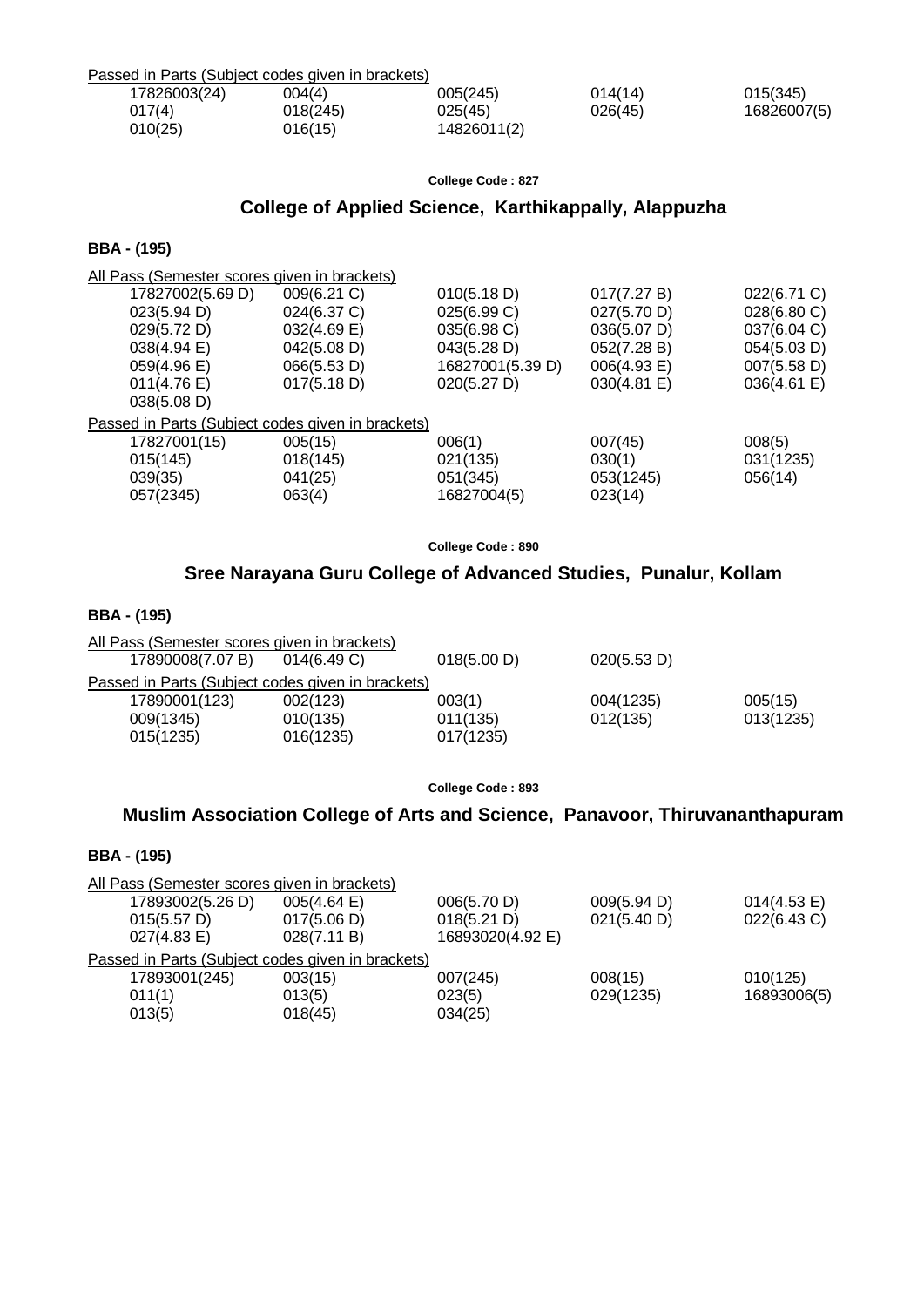# **College of Applied Science, Kalanjoor, Pathanamthitta**

## **BBA - (195)**

| All Pass (Semester scores given in brackets)      |                       |             |             |                  |  |  |
|---------------------------------------------------|-----------------------|-------------|-------------|------------------|--|--|
| 17894004(7.57 B)                                  | 008(6.87 C)           | 010(6.74 C) | 016(6.70 C) | 017(5.66 D)      |  |  |
| 023(6.37 C)                                       | $024(6.06 \text{ C})$ | 028(6.47 C) | 030(6.94 C) | 031(5.91 D)      |  |  |
| 033(5.08 D)                                       | 16894004(5.19 D)      | 005(5.48 D) | 022(4.94 E) | 14894017(5.16 D) |  |  |
| 028(5.62 D)                                       |                       |             |             |                  |  |  |
| Passed in Parts (Subject codes given in brackets) |                       |             |             |                  |  |  |
| 17894002(15)                                      | 006(24)               | 007(124)    | 011(1245)   | 012(245)         |  |  |
| 021(1245)                                         | 026(2)                | 027(1245)   | 032(12)     | 035(145)         |  |  |
| 16894011(235)                                     |                       |             |             |                  |  |  |

**College Code : 896**

# **Marian College of Arts and Science, Kazhakuttom, Thiruvananthapuram**

## **BBA - (195)**

| All Pass (Semester scores given in brackets)      |             |                       |             |              |
|---------------------------------------------------|-------------|-----------------------|-------------|--------------|
| 17896001(4.99 E)                                  | 003(6.24 C) | 004(5.10 D)           | 005(4.91 E) | 006(5.07 D)  |
| 010(6.47 C)                                       | 013(6.98 C) | 016(6.53 C)           | 018(5.90 D) | 019(6.13 C)  |
| $020(4.21)$ E)                                    | 021(6.44 C) | $023(5.86 \text{ D})$ | 025(5.01 D) | 030(5.41 D)  |
| 032(5.03 D)                                       | 038(6.74 C) | 039(5.19 D)           | 043(6.80 C) | 045(6.39 C)  |
| 047(6.33 C)                                       | 049(6.10 C) | 051(6.02 C)           | 052(4.70 E) |              |
| Passed in Parts (Subject codes given in brackets) |             |                       |             |              |
| 17896007(245)                                     | 008(2345)   | 009(2)                | 012(2345)   | 014(245)     |
| 015(2345)                                         | 017(2345)   | 022(24)               | 026(245)    | 027(4)       |
| 028(245)                                          | 031(2345)   | 033(1245)             | 034(2345)   | 035(1245)    |
| 036(1245)                                         | 037(24)     | 040(24)               | 042(4)      | 16896009(24) |
| <b>Result Announced Later</b>                     |             |                       |             |              |

17896002()

**College Code : 951**

# **UIT, Neyyattinkara, Thiruvananthapuram**

| All Pass (Semester scores given in brackets)      |             |                  |                  |                  |
|---------------------------------------------------|-------------|------------------|------------------|------------------|
| 17951001(5.53 D)                                  | 004(5.01 D) | 005(5.51 D)      | 006(5.97 D)      | 010(6.23 C)      |
| 011(6.48)                                         | 012(7.47 B) | 014(5.86 D)      | 015(5.58 D)      | 016(5.30 D)      |
| 017(6.56)                                         | 019(5.46 D) | 020(6.29 C)      | 021(5.76 D)      | 022(5.97 D)      |
| 023(5.83 D)                                       | 025(5.78 D) | 026(6.42 C)      | 027(7.23 B)      | 028(5.02 D)      |
| 029(4.76 E)                                       | 030(7.03 B) | 032(5.90 D)      | 034(5.82 D)      | 035(5.21 D)      |
| 036(5.14 D)                                       | 037(5.32 D) | 040(6.56 C)      | 041(6.29 C)      | 042(6.63 C)      |
| 043(6.26 C)                                       | 044(4.94 E) | 045(6.70 C)      | 053(7.46 B)      | 054(6.29 C)      |
| 055(5.44 D)                                       | 057(5.58 D) | 16951001(5.16 D) | 005(5.09 D)      | 008(5.16 D)      |
| 011(6.02 C)                                       | 015(5.68 D) | 033(5.62 D)      | 15951011(5.23 D) | 14951028(5.64 D) |
| 054(6.21 C)                                       |             |                  |                  |                  |
| Passed in Parts (Subject codes given in brackets) |             |                  |                  |                  |
| 17951002(1245)                                    | 003(145)    | 009(1245)        | 018(1234)        | 024(1235)        |
| 033(235)                                          | 038(1235)   | 048(1235)        | 049(2)           | 051(25)          |
|                                                   |             |                  |                  |                  |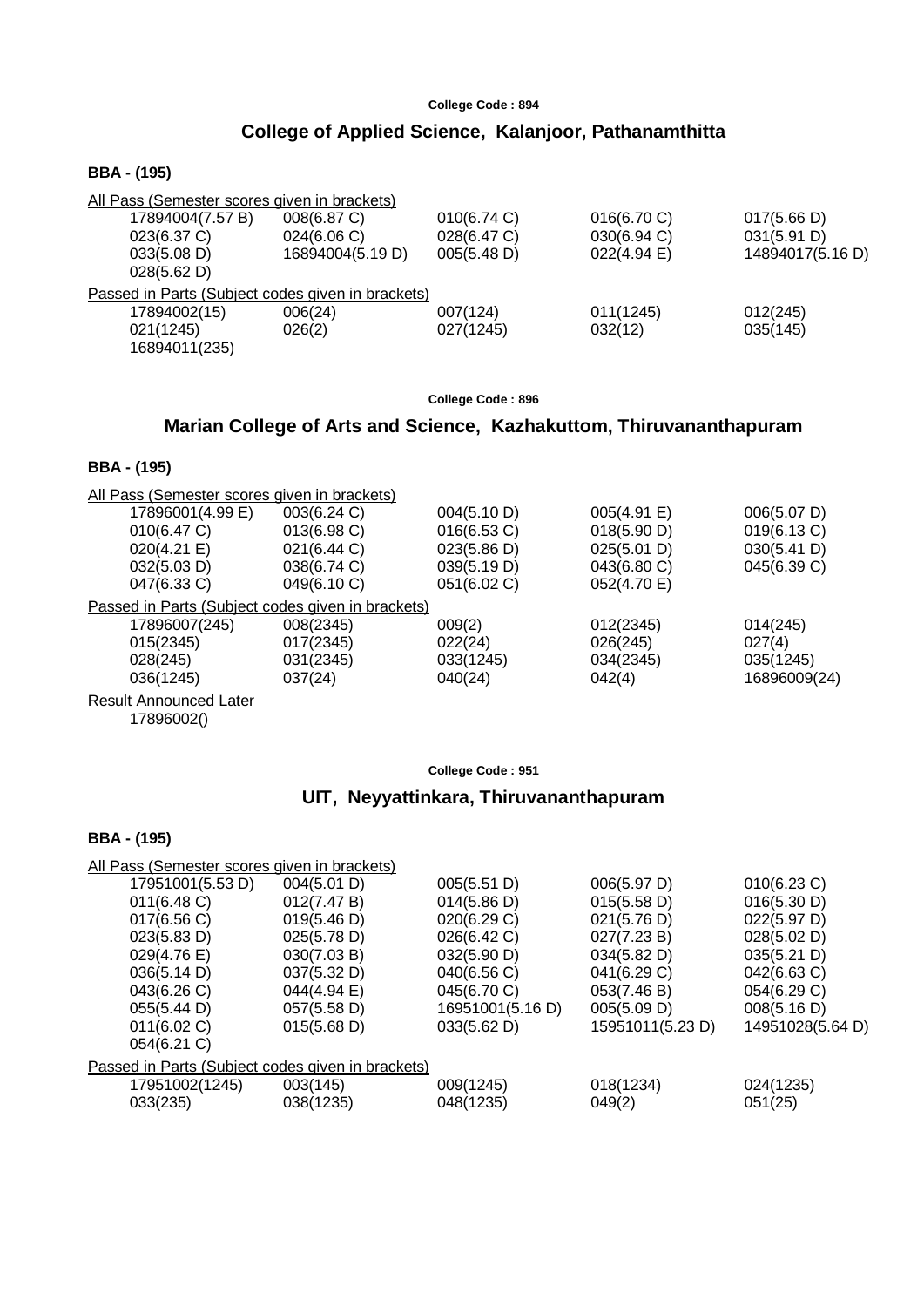# **UIT, Mulamkadakam, Kollam**

#### **BBA - (195)**

| All Pass (Semester scores given in brackets)      |                       |                       |                       |             |
|---------------------------------------------------|-----------------------|-----------------------|-----------------------|-------------|
| 17952004(5.07 D)                                  | 008(5.84 D)           | $010(4.48 \text{ E})$ | $012(4.77 \text{ E})$ | 013(5.22 D) |
| 014(7.04 B)                                       | 015(5.64 D)           | 018(5.81 D)           | 019(4.53 E)           | 022(6.77 C) |
| 023(5.30 D)                                       | 024(5.34 D)           | $025(4.46 \text{ E})$ | 026(6.24 C)           | 028(4.29 E) |
| 029(5.50 D)                                       | $031(4.56 \text{ E})$ | 032(5.28 D)           | 033(5.46 D)           | 035(6.29 C) |
| 037(5.43 D)                                       | 038(5.32 D)           | 039(5.33 D)           | 040(6.81 C)           | 041(5.00 D) |
| $043(5.84 \text{ D})$                             | 045(5.10 D)           | 047(5.46 D)           | 048(5.73 D)           | 049(6.09 C) |
| 050(6.08)                                         | 052(4.60)             |                       |                       |             |
| Passed in Parts (Subject codes given in brackets) |                       |                       |                       |             |
| 17952001(124)                                     | 002(1245)             | 003(1245)             | 005(12)               | 006(124)    |
| 007(124)                                          | 009(14)               | 016(1245)             | 017(12)               | 020(124)    |
| 021(124)                                          | 027(124)              | 030(245)              | 042(245)              | 044(1235)   |
| 051(1235)                                         |                       |                       |                       |             |
|                                                   |                       |                       |                       |             |

**College Code : 954**

## **UIT, Adoor, Pathanamthitta**

## **BBA - (195)**

| All Pass (Semester scores given in brackets) |                       |                                                   |             |
|----------------------------------------------|-----------------------|---------------------------------------------------|-------------|
| 002(5.51 D)                                  | 003(5.70 D)           | 004(5.93 D)                                       | 006(5.94 D) |
| 008(7.39 B)                                  | 010(6.11 C)           | 011(5.46 D)                                       | 013(6.01 C) |
| 016(6.09 C)                                  | 017(8.06 A)           | 019(5.58 D)                                       | 020(5.07 D) |
| 022(6.99 C)                                  | 023(5.50 D)           | 025(6.72 C)                                       | 026(7.12 B) |
| 028(4.41)                                    | $029(5.67 \text{ D})$ | 030(5.36 D)                                       | 031(7.69 B) |
| $033(4.32)$ E)                               | 034(6.36 C)           | 035(5.52 D)                                       | 036(6.67 C) |
| $040(5.87 \text{ D})$                        | 16954002(5.09 D)      |                                                   |             |
|                                              |                       |                                                   |             |
| 009(1245)                                    | 012(2345)             | 014(1245)                                         |             |
|                                              |                       | Passed in Parts (Subject codes given in brackets) |             |

**College Code : 956**

# **UIT, Pirappancode, Thiruvananthapuram**

| All Pass (Semester scores given in brackets) |                  |                |                  |             |
|----------------------------------------------|------------------|----------------|------------------|-------------|
|                                              |                  |                |                  |             |
| 17956001(7.44 B)                             | 002(6.16 C)      | 003(5.96 D)    | 005(5.93 D)      | 006(6.20 C) |
| 007(5.88 D)                                  | 008(5.83 D)      | 009(6.56 C)    | 010(6.58)        | 011(4.62 E) |
| 013(7.31 B)                                  | 014(5.61 D)      | 016(4.51 E)    | 018(6.10 C)      | 019(6.91 C) |
| 020(5.88 D)                                  | 022(5.72 D)      | 023(4.97 E)    | 024(6.43 C)      | 025(6.54 C) |
| 028(6.50 C)                                  | 029(6.68)        | 030(5.91 D)    | 031(6.50 C)      | 034(7.02 B) |
| 036(6.77 C)                                  | 038(6.49 C)      | 040(4.52 E)    | 041(5.69 D)      | 042(5.69 D) |
| 045(5.48 D)                                  | 046(6.10 C)      | 047(5.33 D)    | 048(5.78 D)      | 053(6.86 C) |
| 054(6.87 C)                                  | 056(6.36 C)      | 057(5.97 D)    | 16956003(5.26 D) | 015(5.58 D) |
| 056(5.33 D)                                  | 15956032(4.63 E) | $033(4.48)$ E) | 038(4.53 E)      | 054(4.12 E) |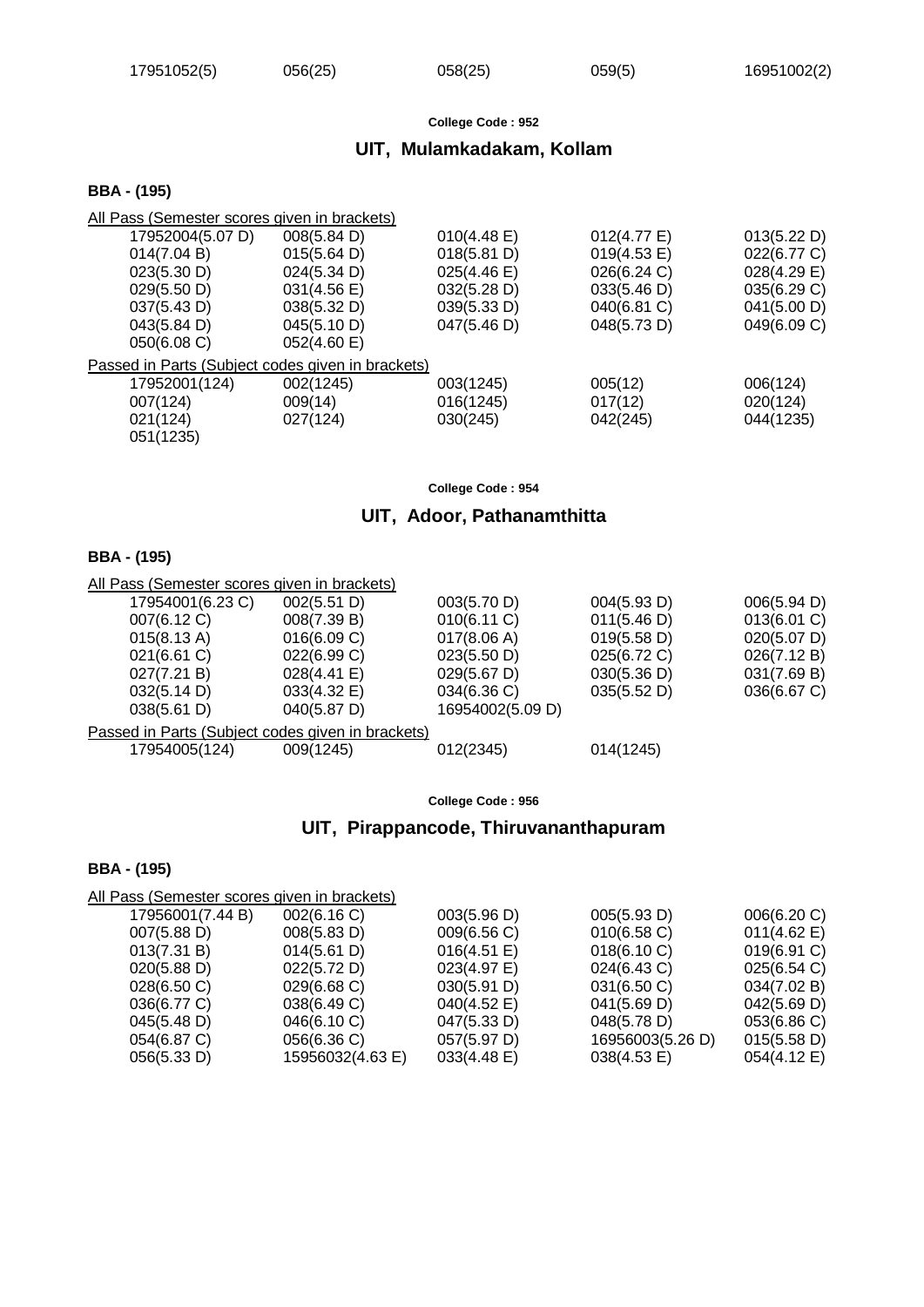| Passed in Parts (Subject codes given in brackets) |          |           |          |           |
|---------------------------------------------------|----------|-----------|----------|-----------|
| 17956004(34)                                      | 012(134) | 017(24)   | 021(134) | 026(1234) |
| 035(5)                                            | 039(234) | 050(1235) | 052(2)   |           |

# **UIT, Alappuzha, Alappuzha**

## **BBA - (195)**

All Pass (Semester scores given in brackets)

| 17957001(7.29 B)                                  | 004(6.03 C)    | 005(7.29 B)   | 009(6.13 C) | 010(6.16 C) |
|---------------------------------------------------|----------------|---------------|-------------|-------------|
| 014(7.24 B)                                       | 015(7.00 B)    | 016(6.62 C)   | 023(6.27 C) | 024(6.37 C) |
| 027(5.38 D)                                       | 029(7.17 B)    | 032(6.66 C)   | 035(6.99 C) | 040(7.49 B) |
| 044(5.02 D)                                       | 045(6.12 C)    | 046(7.57 B)   | 047(5.38 D) | 048(5.90 D) |
| 049(6.31 C)                                       | 051(6.50 C)    | 053(5.11 D)   | 054(6.53 C) | 055(6.50 C) |
| 16957022(5.98 D)                                  | $028(4.71)$ E) | 035(5.03 D)   | 042(4.56 E) | 055(5.89 D) |
| Passed in Parts (Subject codes given in brackets) |                |               |             |             |
| 17957002(1245)                                    | 003(1245)      | 007(24)       | 008(1245)   | 012(24)     |
| 013(1245)                                         | 018(1245)      | 019(1245)     | 022(1245)   | 026(1245)   |
| 030(245)                                          | 031(1245)      | 036(1245)     | 041(245)    | 042(124)    |
| 043(4)                                            | 052(1245)      | 16957034(124) |             |             |
|                                                   |                |               |             |             |

**College Code : 959**

# **UIT, Kottarakkara, Kollam**

# **BBA - (195)**

| All Pass (Semester scores given in brackets)      |                       |                       |             |             |
|---------------------------------------------------|-----------------------|-----------------------|-------------|-------------|
| 17959001(5.84 D)                                  | 002(5.74 D)           | 004(7.07 B)           | 005(6.78 C) | 006(6.41 C) |
| 007(6.96)                                         | $009(4.78 \text{ E})$ | 010(8.29 A)           | 011(7.23 B) | 012(7.96 B) |
| 013(7.97 B)                                       | 014(7.44 B)           | $017(8.12 \text{ A})$ | 019(6.74 C) | 020(7.62 B) |
| 023(7.09 B)                                       | 025(5.56 D)           | $026(6.37)$ C)        | 027(5.60 D) | 028(6.51 C) |
| 030(5.53 D)                                       |                       |                       |             |             |
| Passed in Parts (Subject codes given in brackets) |                       |                       |             |             |
| 17959008(1345)                                    | 015(124)              | 016(1234)             | 022(1235)   |             |

**College Code : 961**

# **UIT, Sasthamkotta, Kollam**

| All Pass (Semester scores given in brackets)      |             |                       |             |                |
|---------------------------------------------------|-------------|-----------------------|-------------|----------------|
| 17961001(5.61 D)                                  | 002(5.96 D) | 003(5.87 D)           | 005(5.96 D) | 006(6.30 C)    |
| 007(6.29 C)                                       | 008(5.77 D) | 009(5.87 D)           | 012(5.48 D) | $013(6.38)$ C) |
| 015(6.84)                                         | 017(5.63 D) | $019(4.83 \text{ E})$ | 020(6.03 C) | 022(6.73 C)    |
| 027(6.67 C)                                       | 029(5.74 D) | 15961030(5.41 D)      |             |                |
| Passed in Parts (Subject codes given in brackets) |             |                       |             |                |
| 17961023(1345)                                    | 026(245)    | 16961008(5)           | 015(3)      | 018(5)         |
| SUSPECTED MALPRACTICE                             |             |                       |             |                |
| 17961018()                                        |             |                       |             |                |